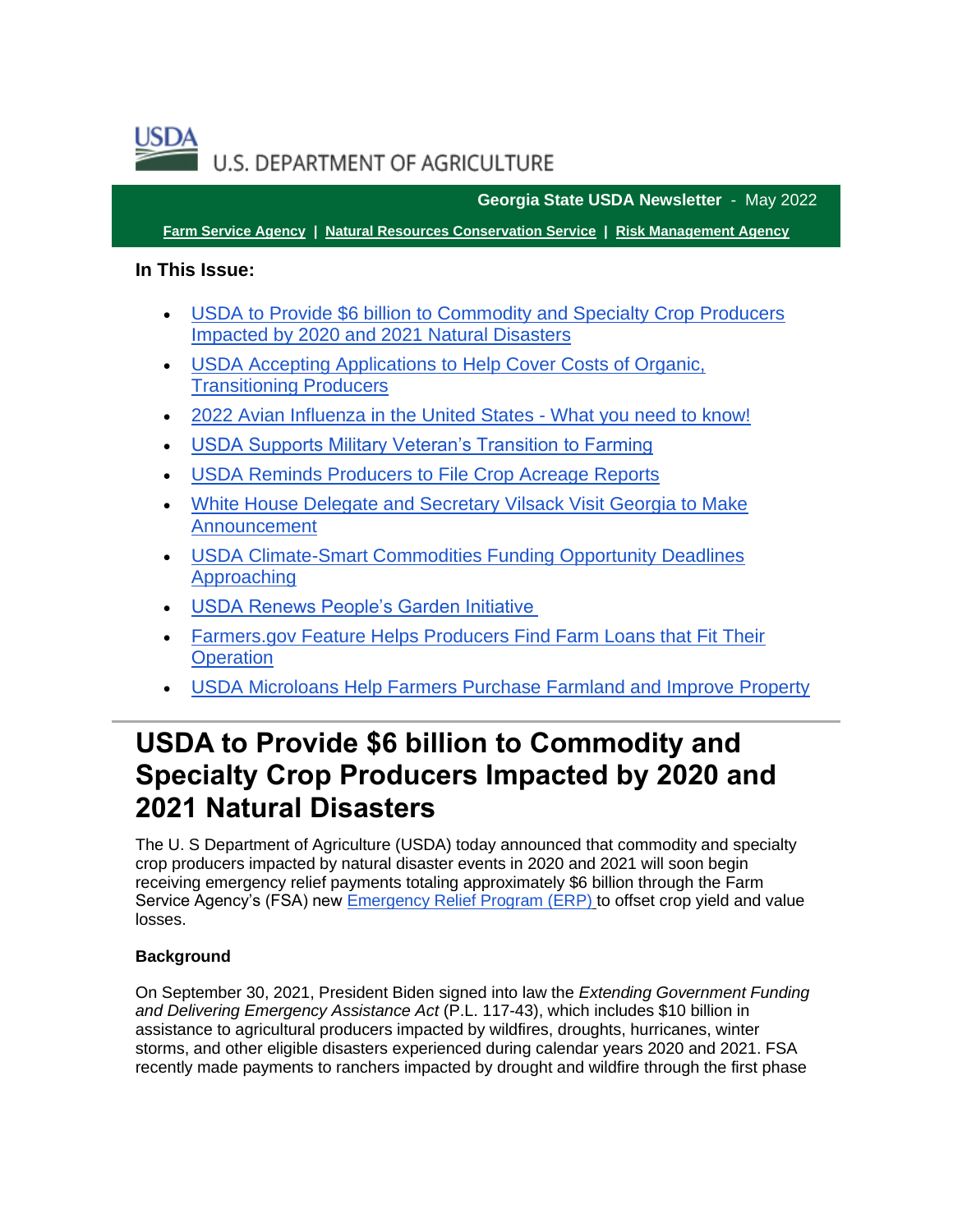of the Emergency Livestock Relief Program (ELRP). ERP is another relief component of the Act.

For impacted producers, existing [Federal Crop Insurance](https://gcc02.safelinks.protection.outlook.com/?url=https%3A%2F%2Frma.usda.gov%2F%3Futm_medium%3Demail%26utm_source%3Dgovdelivery&data=05%7C01%7C%7Cdf960476cece4d158a3308da38cd7c37%7Ced5b36e701ee4ebc867ee03cfa0d4697%7C0%7C0%7C637884752604152866%7CUnknown%7CTWFpbGZsb3d8eyJWIjoiMC4wLjAwMDAiLCJQIjoiV2luMzIiLCJBTiI6Ik1haWwiLCJXVCI6Mn0%3D%7C3000%7C%7C%7C&sdata=LX5B%2BRShzlHrHN2tEtW9tUkJadGOCalio7gcnjSCQTo%3D&reserved=0) or [Noninsured Crop Disaster](https://gcc02.safelinks.protection.outlook.com/?url=https%3A%2F%2Fwww.fsa.usda.gov%2Fprograms-and-services%2Fdisaster-assistance-program%2Fnoninsured-crop-disaster-assistance%2Findex%3Futm_medium%3Demail%26utm_source%3Dgovdelivery&data=05%7C01%7C%7Cdf960476cece4d158a3308da38cd7c37%7Ced5b36e701ee4ebc867ee03cfa0d4697%7C0%7C0%7C637884752604152866%7CUnknown%7CTWFpbGZsb3d8eyJWIjoiMC4wLjAwMDAiLCJQIjoiV2luMzIiLCJBTiI6Ik1haWwiLCJXVCI6Mn0%3D%7C3000%7C%7C%7C&sdata=yAvq9itY0IxGsxCA%2BOK9TLCJ7sIG3d2hWZVkMLiiR9w%3D&reserved=0)  [Assistance Program](https://gcc02.safelinks.protection.outlook.com/?url=https%3A%2F%2Fwww.fsa.usda.gov%2Fprograms-and-services%2Fdisaster-assistance-program%2Fnoninsured-crop-disaster-assistance%2Findex%3Futm_medium%3Demail%26utm_source%3Dgovdelivery&data=05%7C01%7C%7Cdf960476cece4d158a3308da38cd7c37%7Ced5b36e701ee4ebc867ee03cfa0d4697%7C0%7C0%7C637884752604152866%7CUnknown%7CTWFpbGZsb3d8eyJWIjoiMC4wLjAwMDAiLCJQIjoiV2luMzIiLCJBTiI6Ik1haWwiLCJXVCI6Mn0%3D%7C3000%7C%7C%7C&sdata=yAvq9itY0IxGsxCA%2BOK9TLCJ7sIG3d2hWZVkMLiiR9w%3D&reserved=0) (NAP) data is the basis for calculating initial payments. USDA estimates that phase one ERP benefits will reach more than 220,000 producers who received indemnities for losses covered by federal crop insurance and more than 4,000 producers who obtained NAP coverage for 2020 and 2021 crop losses.

### **ERP Eligibility – Phase One**

ERP covers losses to crops, trees, bushes, and vines due to a qualifying natural disaster event in calendar years 2020 and 2021. Eligible crops include all crops for which crop insurance or NAP coverage was available, except for crops intended for grazing. Qualifying natural disaster events include wildfires, hurricanes, floods, derechos, excessive heat, winter storms, freeze (including a polar vortex), smoke exposure, excessive moisture, qualifying drought, and related conditions.

For drought, ERP assistance is available if any area within the county in which the loss occurred was rated by the U.S. Drought Monitor as having a:

- D2 (severe drought) for eight consecutive weeks; or
- D3 (extreme drought) or higher level of drought intensity.

Lists of [2020](https://gcc02.safelinks.protection.outlook.com/?url=https%3A%2F%2Fwww.fsa.usda.gov%2FAssets%2FUSDA-FSA-Public%2Fusdafiles%2FFactSheets%2F2022%2Ffsa_erp_2020_drought_counties_factsheet.pdf%3Futm_medium%3Demail%26utm_source%3Dgovdelivery&data=05%7C01%7C%7Cdf960476cece4d158a3308da38cd7c37%7Ced5b36e701ee4ebc867ee03cfa0d4697%7C0%7C0%7C637884752604152866%7CUnknown%7CTWFpbGZsb3d8eyJWIjoiMC4wLjAwMDAiLCJQIjoiV2luMzIiLCJBTiI6Ik1haWwiLCJXVCI6Mn0%3D%7C3000%7C%7C%7C&sdata=H317Q1a9Hf8K2ZeKJR1Pwmucd3WFH8uGrPIsEut%2Fb0Q%3D&reserved=0) and [2021](https://gcc02.safelinks.protection.outlook.com/?url=https%3A%2F%2Fwww.fsa.usda.gov%2FAssets%2FUSDA-FSA-Public%2Fusdafiles%2FFactSheets%2F2022%2Ffsa_erp_2021_drought_counties_factsheet.pdf%3Futm_medium%3Demail%26utm_source%3Dgovdelivery&data=05%7C01%7C%7Cdf960476cece4d158a3308da38cd7c37%7Ced5b36e701ee4ebc867ee03cfa0d4697%7C0%7C0%7C637884752604152866%7CUnknown%7CTWFpbGZsb3d8eyJWIjoiMC4wLjAwMDAiLCJQIjoiV2luMzIiLCJBTiI6Ik1haWwiLCJXVCI6Mn0%3D%7C3000%7C%7C%7C&sdata=BVqpn6usV2umCT3zB%2FHdyBPg6EaDhY4k4%2BS0iz%2BokvM%3D&reserved=0) drought counties eligible for ERP is available on the emergency relief website. To streamline and simplify the delivery of ERP phase one benefits, FSA will send pre-filled application forms to producers where crop insurance and NAP data are already on file. This form includes eligibility requirements, outlines the application process and provides ERP payment calculations. Producers will receive a separate application form for each program year in which an eligible loss occurred. Receipt of a pre-filled application is not confirmation that a producer is eligible to receive an ERP phase one payment. Additionally, producers must have the following forms on file with FSA within 60 days of the ERP phase one deadline, which will be announced by FSA's Deputy Administrator for Farm Programs:

- Form AD-2047, *Customer Data Worksheet.*
- Form CCC-902, *Farm Operating Plan* for an individual or legal entity.
- Form CCC-901, *Member Information for Legal Entities* (if applicable).
- Form FSA-510, *Request for an Exception to the \$125,000 Payment Limitation for Certain Programs* (if applicable).
- Form CCC-860, *Socially Disadvantaged, Limited Resource, Beginning and Veteran Farmer or Rancher Certification*, if applicable, for the 2021 program year.
- A highly erodible land conservation (sometimes referred to as HELC) and wetland conservation certification (Form AD-1026 *Highly Erodible Land Conservation (HELC) and Wetland Conservation (WC) Certification*) for the ERP producer and applicable affiliates.

Most producers, especially those who have previously participated in FSA programs,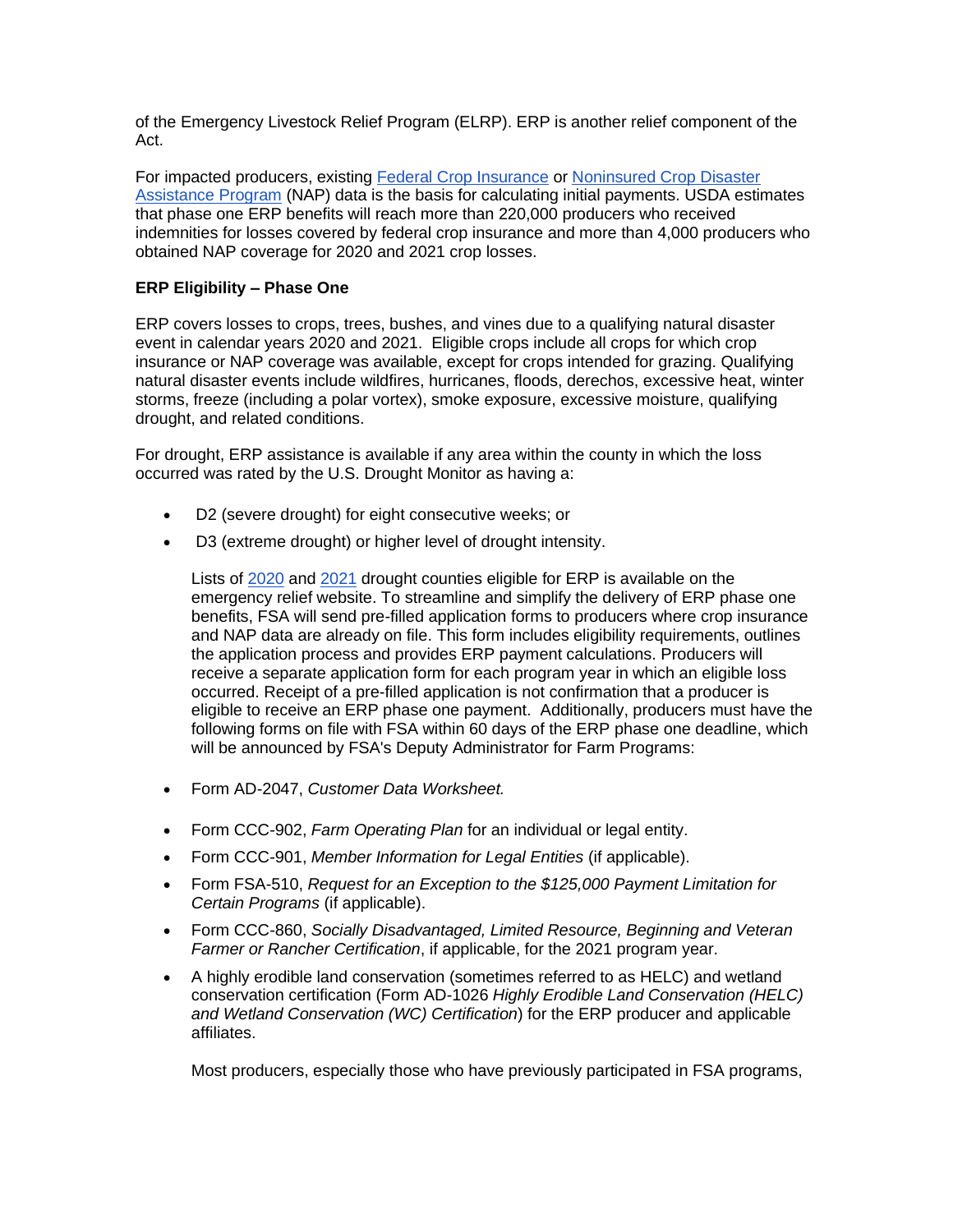will likely have these required forms on file. However, those who are uncertain or want to confirm the status of their forms can contact their [local FSA county office.](https://www.farmers.gov/working-with-us/service-center-locator?utm_medium=email&utm_source=govdelivery) 

#### **ERP Payment Calculations – Phase One**

For crops covered by crop insurance, the ERP phase one payment calculation for a crop and unit will depend on the type and level of coverage obtained by the producer. Each calculation will use an ERP factor based on the producer's level of crop insurance or NAP coverage.

- **Crop Insurance** the ERP factor is 75% to 95% depending on the level of coverage ranging from catastrophic to at least 80% coverage.
- **NAP** the ERP factor is 75% to 95% depending on the level of coverage ranging from catastrophic to 65% coverage.

Full ERP payment calculation factor tables are available on the emergency relief website and in the program [fact sheet.](https://gcc02.safelinks.protection.outlook.com/?url=https%3A%2F%2Fwww.fsa.usda.gov%2FAssets%2FUSDA-FSA-Public%2Fusdafiles%2FFactSheets%2F2022%2Ffsa_erp_factsheet_2022_051222_final_v2.pdf%3Futm_medium%3Demail%26utm_source%3Dgovdelivery&data=05%7C01%7C%7Cdf960476cece4d158a3308da38cd7c37%7Ced5b36e701ee4ebc867ee03cfa0d4697%7C0%7C0%7C637884752604152866%7CUnknown%7CTWFpbGZsb3d8eyJWIjoiMC4wLjAwMDAiLCJQIjoiV2luMzIiLCJBTiI6Ik1haWwiLCJXVCI6Mn0%3D%7C3000%7C%7C%7C&sdata=BHiEkW%2FQlyX9qd%2FAvnz2chs65tCdC0tTNrEzPi%2FjwFA%3D&reserved=0)

Applying ERP factors ensures that payments to producers do not exceed available funding and that cumulative payments do not exceed 90% of losses for all producers as required by the Act. Also, there will be certain payment calculation considerations for area plans under crop insurance policies.

The ERP payment percentage for historically underserved producers, including beginning, limited resource, socially disadvantaged, and veteran farmers and ranchers will be increased by 15% of the calculated payment for crops having insurance coverage or NAP.

To qualify for the higher payment percentage, eligible producers must have a CCC-860, *Socially Disadvantaged, Limited Resource, Beginning and Veteran Farmer or Rancher Certification*, form on file with FSA for the 2021 program year.

Because the amount of loss due to a qualifying disaster event in calendar years 202 and 2021 cannot be separated from the amount of loss caused by other eligible causes of loss as defined by the applicable crop insurance or NAP policy, the ERP phase one payment will be calculated based on the producer's loss due to *all eligible causes of loss*.

#### **Future Insurance Coverage Requirements**

All producers who receive ERP phase one payments, including those receiving a payment based on crop, tree, bush, or vine insurance policies, are statutorily required to purchase crop insurance, or NAP coverage where crop insurance is not available, for the next two available crop years, as determined by the Secretary. Participants must obtain crop insurance or NAP, as may be applicable:

- At a coverage level equal to or greater than 60% for insurable crops; or
- At the catastrophic level or higher for NAP crops.

Coverage requirements will be determined from the date a producer receives an ERP payment and may vary depending on the timing and availability of crop insurance or NAP for a producer's particular crops. The final crop year to purchase crop insurance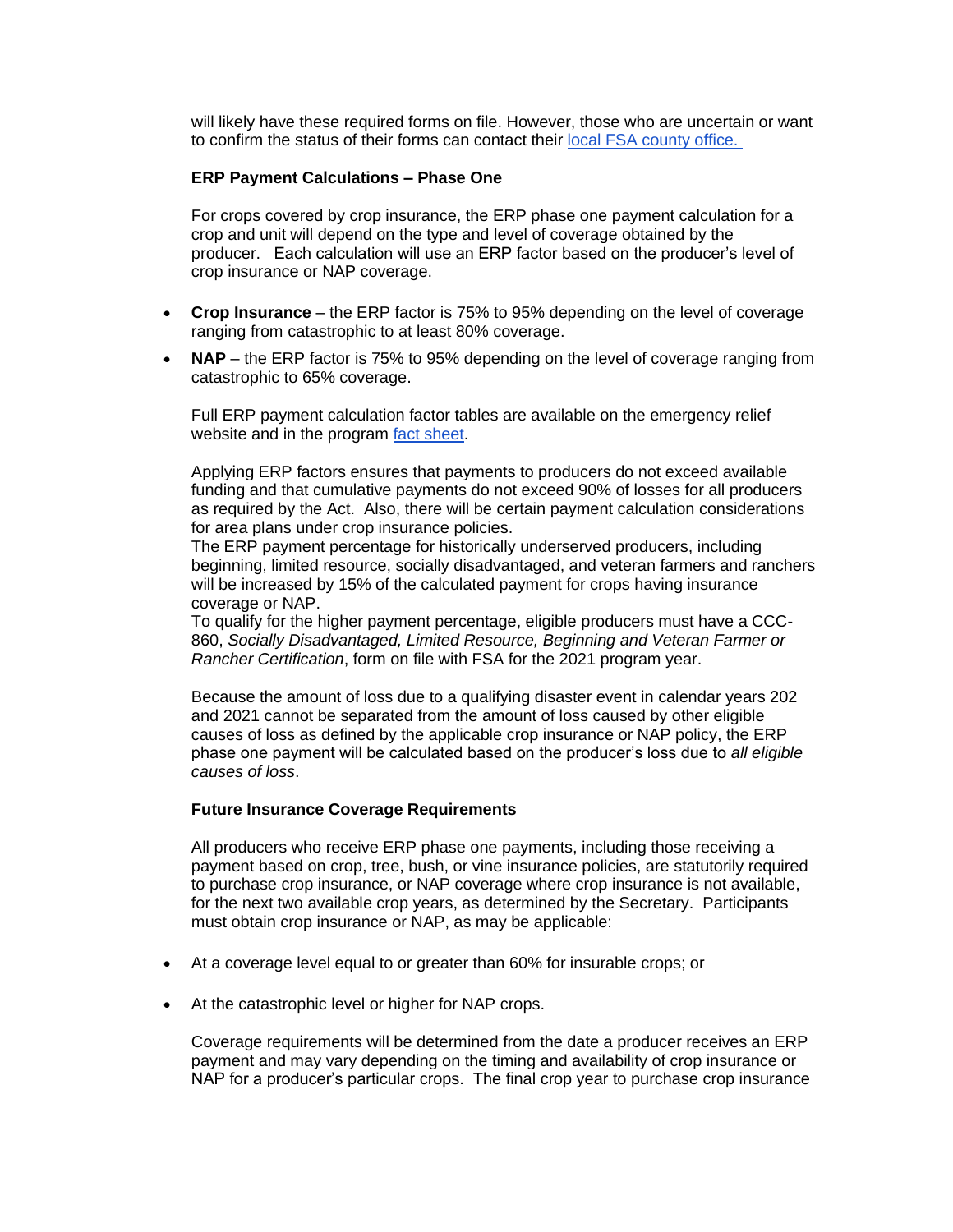or NAP coverage to meet the second year of coverage for this requirement is the 2026 crop year.

### **Emergency Relief – Phase Two (C***rop and Livestock Producers***)**

Today's announcement is only phase one of relief for commodity and specialty crop producers. Making the initial payments using existing safety net and risk management data will both speed implementation and further encourage participation in these permanent programs, such as Federal crop insurance, as Congress intended. The second phase of both ERP and ELRP programs will fill gaps and cover producers who did not participate in or receive payments through the existing programs that are being leveraged for phase one implementation. When phase one payment processing is complete, the remaining funds will be used to cover gaps identified under phase two.

Through proactive communication and outreach, USDA will keep producers and stakeholders informed as program details are made available. More information on ERP can be found in the [Notice of Funding Availability.](https://gcc02.safelinks.protection.outlook.com/?url=https%3A%2F%2Fwww.fsa.usda.gov%2FAssets%2FUSDA-FSA-Public%2Fusdafiles%2Femergency-relief-program%2Fpdfs%2Ferp_nofa_fsa_5-12-2022.pdf%3Futm_medium%3Demail%26utm_source%3Dgovdelivery&data=05%7C01%7C%7Cdf960476cece4d158a3308da38cd7c37%7Ced5b36e701ee4ebc867ee03cfa0d4697%7C0%7C0%7C637884752604152866%7CUnknown%7CTWFpbGZsb3d8eyJWIjoiMC4wLjAwMDAiLCJQIjoiV2luMzIiLCJBTiI6Ik1haWwiLCJXVCI6Mn0%3D%7C3000%7C%7C%7C&sdata=9x%2FyVexNFfpmVyF2Zr7nfhqwkvrAaHOKfITQRP4Yxt4%3D&reserved=0)

### **Additional Commodity Loss Assistance**

The Milk Loss Program and On-Farm Stored Commodity Loss Program are also funded through the *Extending Government Funding and Delivering Emergency Assistance Act* and will be announced in a future rule in the Federal Register.

### **More Information**

Additional USDA disaster assistance information can be found on farmers.gov, including the [Disaster Assistance Discovery Tool,](https://www.farmers.gov/node/28989?utm_medium=email&utm_source=govdelivery) [Disaster-at-a-Glance fact sheet,](https://www.farmers.gov/sites/default/files/2020-04/FSA_DisasterAssistance_at_a_glance_brochure_.pdf?utm_medium=email&utm_source=govdelivery) and [Farm Loan Discovery Tool.](https://www.farmers.gov/fund/farm-loan-discovery-tool?utm_medium=email&utm_source=govdelivery) For FSA and Natural Resources Conservation Service programs, producers should contact their local [USDA Service Center.](http://www.farmers.gov/service-center-locator?utm_medium=email&utm_source=govdelivery) For assistance with a crop insurance claim, producers and landowners should contact their [crop](https://gcc02.safelinks.protection.outlook.com/?url=https%3A%2F%2Fpublic.rma.usda.gov%2FAipListing%2FInsuranceProviders%3Futm_medium%3Demail%26utm_source%3Dgovdelivery&data=05%7C01%7C%7Cdf960476cece4d158a3308da38cd7c37%7Ced5b36e701ee4ebc867ee03cfa0d4697%7C0%7C0%7C637884752604152866%7CUnknown%7CTWFpbGZsb3d8eyJWIjoiMC4wLjAwMDAiLCJQIjoiV2luMzIiLCJBTiI6Ik1haWwiLCJXVCI6Mn0%3D%7C3000%7C%7C%7C&sdata=53oBDPLMRyUr6%2FPD8W8kCddCBA3vvDjJLo6MxJRm6ps%3D&reserved=0)  [insurance agent.](https://gcc02.safelinks.protection.outlook.com/?url=https%3A%2F%2Fpublic.rma.usda.gov%2FAipListing%2FInsuranceProviders%3Futm_medium%3Demail%26utm_source%3Dgovdelivery&data=05%7C01%7C%7Cdf960476cece4d158a3308da38cd7c37%7Ced5b36e701ee4ebc867ee03cfa0d4697%7C0%7C0%7C637884752604152866%7CUnknown%7CTWFpbGZsb3d8eyJWIjoiMC4wLjAwMDAiLCJQIjoiV2luMzIiLCJBTiI6Ik1haWwiLCJXVCI6Mn0%3D%7C3000%7C%7C%7C&sdata=53oBDPLMRyUr6%2FPD8W8kCddCBA3vvDjJLo6MxJRm6ps%3D&reserved=0)

## <span id="page-3-0"></span>**USDA Accepting Applications to Help Cover Costs of Organic, Transitioning Producers**

Agricultural producers and handlers who are certified organic, along with producers and handlers who are transitioning to organic production, can now apply for the U.S. Department of Agriculture's (USDA) [Organic and Transitional Education Certification Program](https://www.farmers.gov/pandemic-assistance/otecp?utm_medium=email&utm_source=govdelivery) (OTECP) and [Organic Certification Cost Share Program](https://gcc02.safelinks.protection.outlook.com/?url=https%3A%2F%2Fwww.fsa.usda.gov%2Fprograms-and-services%2Foccsp%2Findex%3Futm_medium%3Demail%26utm_source%3Dgovdelivery&data=05%7C01%7C%7Cdf960476cece4d158a3308da38cd7c37%7Ced5b36e701ee4ebc867ee03cfa0d4697%7C0%7C0%7C637884752604152866%7CUnknown%7CTWFpbGZsb3d8eyJWIjoiMC4wLjAwMDAiLCJQIjoiV2luMzIiLCJBTiI6Ik1haWwiLCJXVCI6Mn0%3D%7C3000%7C%7C%7C&sdata=8POZFasdqXlIJ%2FMq%2FRcY3W4h1T5QXJLMGejrVdho%2Fjw%3D&reserved=0) (OCCSP), which help producers and handlers cover the cost of organic certification, along with other related expenses. Applications for OTECP and OCCSP are both due October 31, 2022.

OTECP covers:

- Certification costs for organic producers and handlers (25% up to \$250 per category).
- Eligible expenses for transitional producers, including fees for pre-certification inspections and development of an organic system plan (75% up to \$750).
- Registration fees for educational events (75% up to \$200).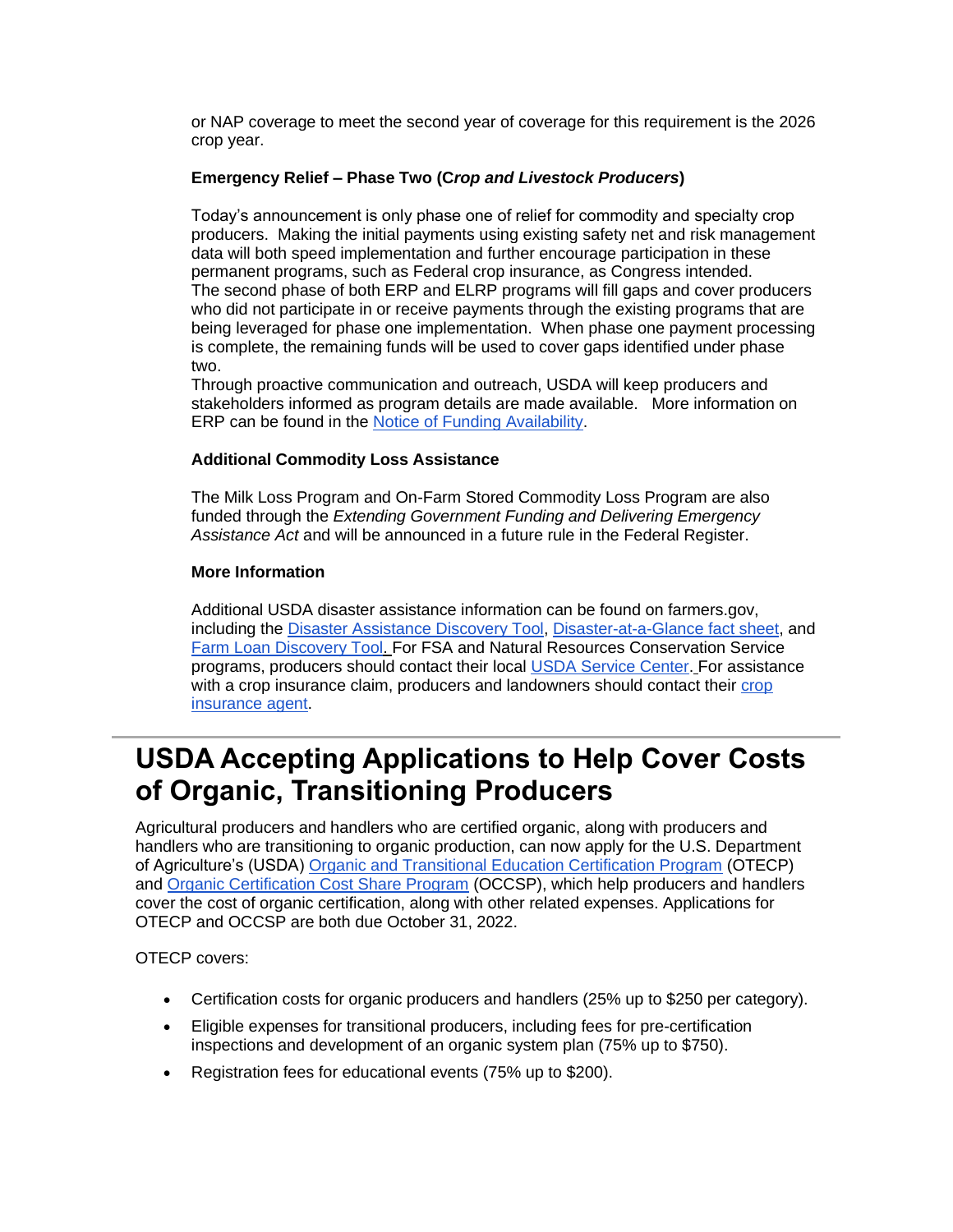• Soil testing (75% up to \$100).

Meanwhile, OCCSP covers 50% or up to \$500 per category of certification costs in 2022.

This cost share for certification is available for each of these categories: crops, wild crops, livestock, processing/handling and State organic program fees.

Producers can receive cost share through both OTECP and OCCSP. Both OTECP and OCCSP cover costs incurred from October 1, 2021, to September 30, 2022. Producers have until October 31, 2022 to file applications, and FSA will make payments as applications are received.

To apply, producers and handlers should contact the Farm Service Agency (FSA) at their local USDA Service Center. As part of completing the OCCSP applications, producers and handlers will need to provide documentation of their organic certification and eligible expenses. Organic producers and handlers may also apply for OCCSP through participating State agencies.

Additional details can be found on the [OTECP](https://www.farmers.gov/pandemic-assistance/otecp?utm_medium=email&utm_source=govdelivery) and [OCCSP](https://gcc02.safelinks.protection.outlook.com/?url=https%3A%2F%2Fwww.fsa.usda.gov%2Fprograms-and-services%2Foccsp%2Findex%3Futm_medium%3Demail%26utm_source%3Dgovdelivery&data=05%7C01%7C%7Cdf960476cece4d158a3308da38cd7c37%7Ced5b36e701ee4ebc867ee03cfa0d4697%7C0%7C0%7C637884752604152866%7CUnknown%7CTWFpbGZsb3d8eyJWIjoiMC4wLjAwMDAiLCJQIjoiV2luMzIiLCJBTiI6Ik1haWwiLCJXVCI6Mn0%3D%7C3000%7C%7C%7C&sdata=8POZFasdqXlIJ%2FMq%2FRcY3W4h1T5QXJLMGejrVdho%2Fjw%3D&reserved=0) webpages.

## <span id="page-4-0"></span>**2022 Avian Influenza in the United States - What you need to know!**

To date, USDA's National Veterinary Services Laboratories has confirmed the presence of Highly Pathogenic Avian Influenza (HPAI) in commercial and backyard flocks in several states including Georgia. Avian influenza viruses are classified as either "low pathogenic (LPAI)" or "highly pathogenic (HPAI)" based on their genetic features and the severity of the disease they cause in poultry. Caused by an influenza type A virus, HPAI can infect poultry (such as chickens, turkeys, pheasants, quail, domestic ducks, geese, and guinea fowl) and wild birds (especially waterfowl).

The clinical signs of birds affected with all forms of Avian Influenza may show one or more of the following:

- Sudden death without clinical signs
- Decreased water consumption up to 72 hours before other clinical signs
- Lack of energy and appetite
- Decreased egg production
- Soft–shelled or misshapen eggs
- Swelling of the head, eyelids, comb, wattles, and hocks
- Purple discoloration of the wattles, combs, and legs
- Nasal discharge
- Coughing, sneezing
- Lack of coordination
- Diarrhea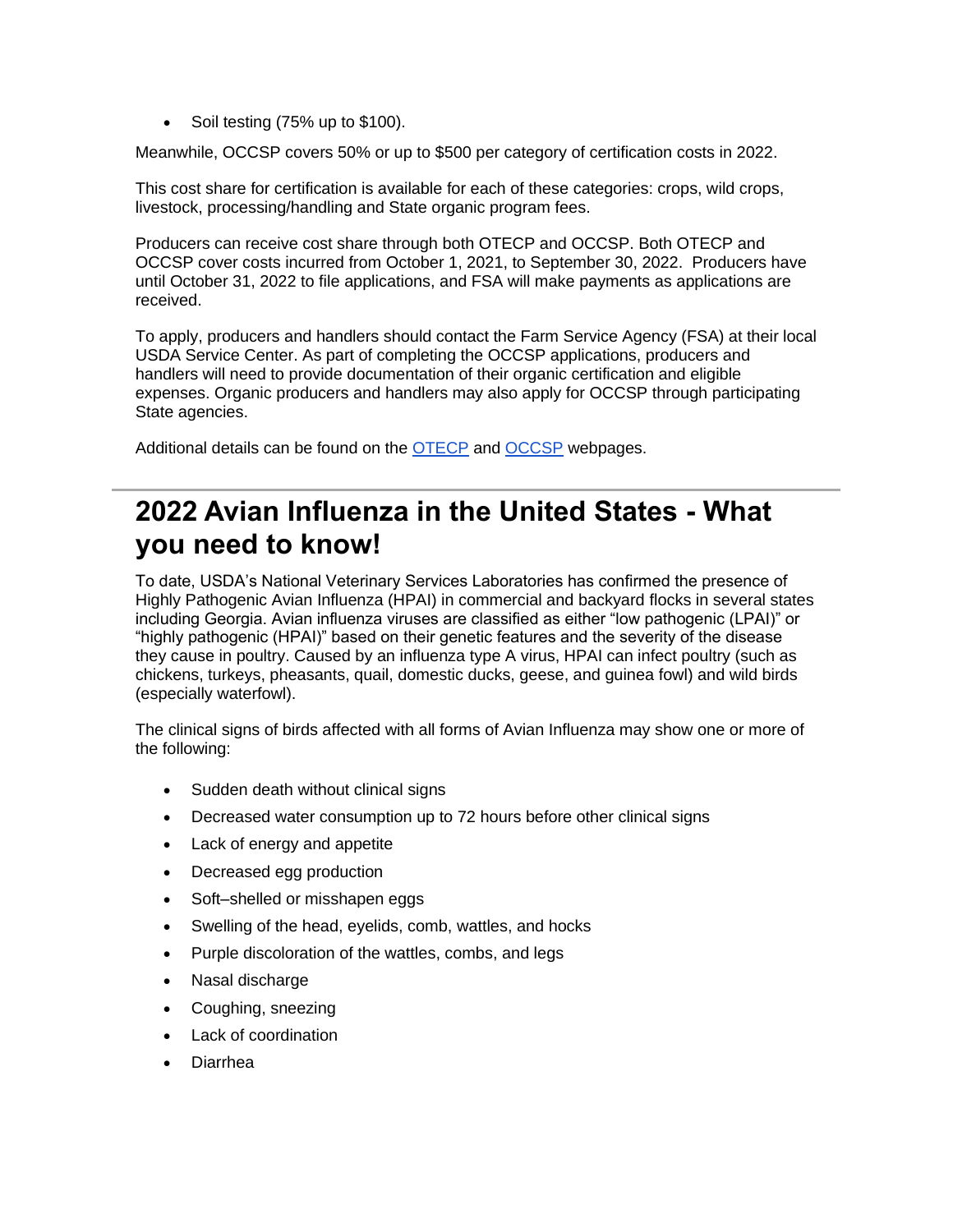In addition to the disease infecting domestic birds, it is important to know that wild birds can also be infected and show no signs of illness. They can carry the disease to new areas when migrating, potentially exposing domestic poultry to the virus. The [APHIS' wild bird surveillance program](https://www.aphis.usda.gov/aphis/ourfocus/animalhealth/animal-disease-information/avian/avian-influenza/defend-the-flock-ai-wild-birds?utm_medium=email&utm_source=govdelivery) provides an early warning system for the introduction and distribution of avian influenza viruses of concern in the United States, allowing APHIS and the poultry industry to take timely and rapid action. With the recent detections of avian influenza in wild birds and domestic poultry in the United States, bird owners should review their biosecurity practices and stay vigilant to protect poultry and pet birds from transmission of this disease. The following biosafety guidelines are effective methods for safeguarding commercial operations and smaller flocks:

- Backyard flock owners should practice strict biosecurity, including preventing birds from exposure and/or co-mingling with wild birds and other types of poultry.
- Shower, change clothes, and clean and disinfect footwear before entering your poultry housing areas.
- Respiratory protection such as a medical facemask would also be important and remember to always wear clean clothes when encountering healthy domestic birds.
- Carefully follow safe entry and exit procedures into your flock's clean area.
- Reduce the attractiveness for wild birds to stop at your place by cleaning up litter and spilled feed around poultry housing areas.
- If you have free range guinea fowl and waterfowl, consider bringing them into coops or flight pens under nets to prevent interaction of domesticated poultry with wild birds and their droppings.
- It is best to restrict visitors from interacting with your birds currently.
- Do not touch sick or dead wildlife and keep them away from domestic poultry
- Try not to handle sick or deceased domestic birds (if you must, use proper personal protective equipment to minimize direct contact and cautiously disinfect anything that comes into contact with the deceased and or sick bird).

As part of the existing USDA Avian Influenza response plans, Federal and State partners as well as industry are responding quickly and decisively to these outbreaks by following these five basic steps:

- **Quarantine** restricting movement of poultry and poultry-moving equipment into and out of the control area;
- **Eradicate** depopulate the affected flock(s);
- **Monitor region** testing wild and domestic birds in a broad area around the quarantine area;
- **Disinfect** kills the virus in the affected flock locations; and
- **Test** confirming that the poultry farm is AI virus-free.

Sick or deceased domestic birds should be reported to your local veterinarian. Positive domestic cases are handled by APHIS and its partners. States that have confirmed cases of Avian Influenza should work closely with USDA-APHIS on surveillance, reporting and control efforts. Disposal methods will be evaluated on a case-by-case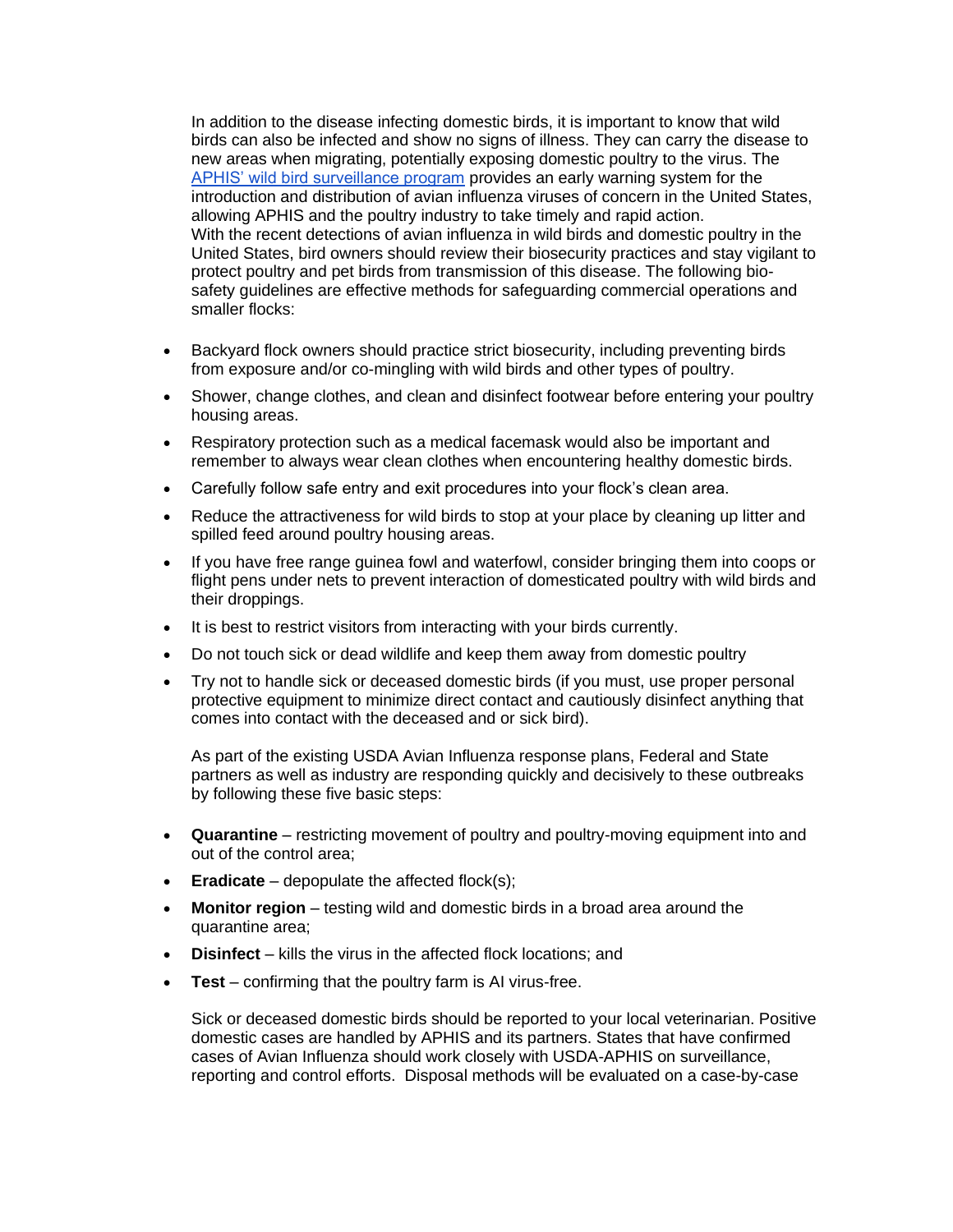basis depending on a variety of factors, including the size of the flock, space requirements, associated costs, local conditions, and applicable laws/regulations.

The United States has the strongest Avian Influenza surveillance program in the world, where we actively look for the disease and provide fair market value compensation to affected producers to encourage reporting.

If you do not raise domestic birds or have a poultry operation but you encounter sick or dead wild birds, please use bio-safety measures, and report your findings through USDA's toll-free number at 1-866-536-7593. According to the Centers for Disease Control, this strain of Avian Influenza is a low risk to the public. While the transmission rate from animals to humans is low, it is a zoonotic disease, meaning it can be shared between species. To learn more about Avian Influenza and to remain up to date on the latest related news and information, you can visit the USD[AAPHIS webpage.](https://www.aphis.usda.gov/aphis/ourfocus/animalhealth/animal-disease-information/avian/avian-influenza/hpai-2022?utm_medium=email&utm_source=govdelivery)

# <span id="page-6-0"></span>**USDA Supports Military Veteran's Transition to Farming**

Are you a military veteran interested in farming? USDA offers resources to help you:

- **Fund Your Operation:** USDA's Farm Service Agency offers a variety of [funding](https://www.farmers.gov/fund?utm_medium=email&utm_source=govdelivery)  [opportunities](https://www.farmers.gov/fund?utm_medium=email&utm_source=govdelivery) to help agricultural producers finance their businesses. Certain funds are targeted for veterans and beginning farmers and ranchers.
- **Conserve Natural Resources:** USDA's Natural Resources Conservation Service offers [conservation programs and expert one-on-one technical assistance](https://www.farmers.gov/conserve?utm_medium=email&utm_source=govdelivery) to strengthen agricultural operations now and into the future. Veterans may be eligible for a cost share of up to 90 percent and advance payments of up to 50 percent to cover certain conservation practices.
- **Manage Risks:** USDA is here to help you prepare for and recover from the unexpected. Veterans who are beginning farmers may be eligible for reduced premiums, application fee waivers, increased insurance coverage, and other incentives for multiple [USDA programs that support risk management.](https://www.farmers.gov/manage?utm_medium=email&utm_source=govdelivery)

USDA wants to ensure that veterans transitioning to agriculture have the resources needed to succeed. While USDA offices are currently closed to visitors because of the pandemic, Service Center staff continue to work with agricultural producers via phone, email, and other digital tools. To conduct business, please contact your local USDA Service Center. Additionally, more information related to USDA's response and relief for producers can be found at farmers.gov/coronavirus. If you're a new farmer, you can also reach out to your state [Beginning Farmer and Rancher Coordinator.](https://www.farmers.gov/manage/newfarmers/coordinators?utm_medium=email&utm_source=govdelivery)

# <span id="page-6-1"></span>**USDA Reminds Producers to File Crop Acreage Reports**

Agricultural producers who have not yet completed their [crop acreage reports](https://www.farmers.gov/crop-acreage-reports?utm_medium=email&utm_source=govdelivery) after spring planting should make an appointment with their local County Farm Service Agency (FSA) before the applicable deadline.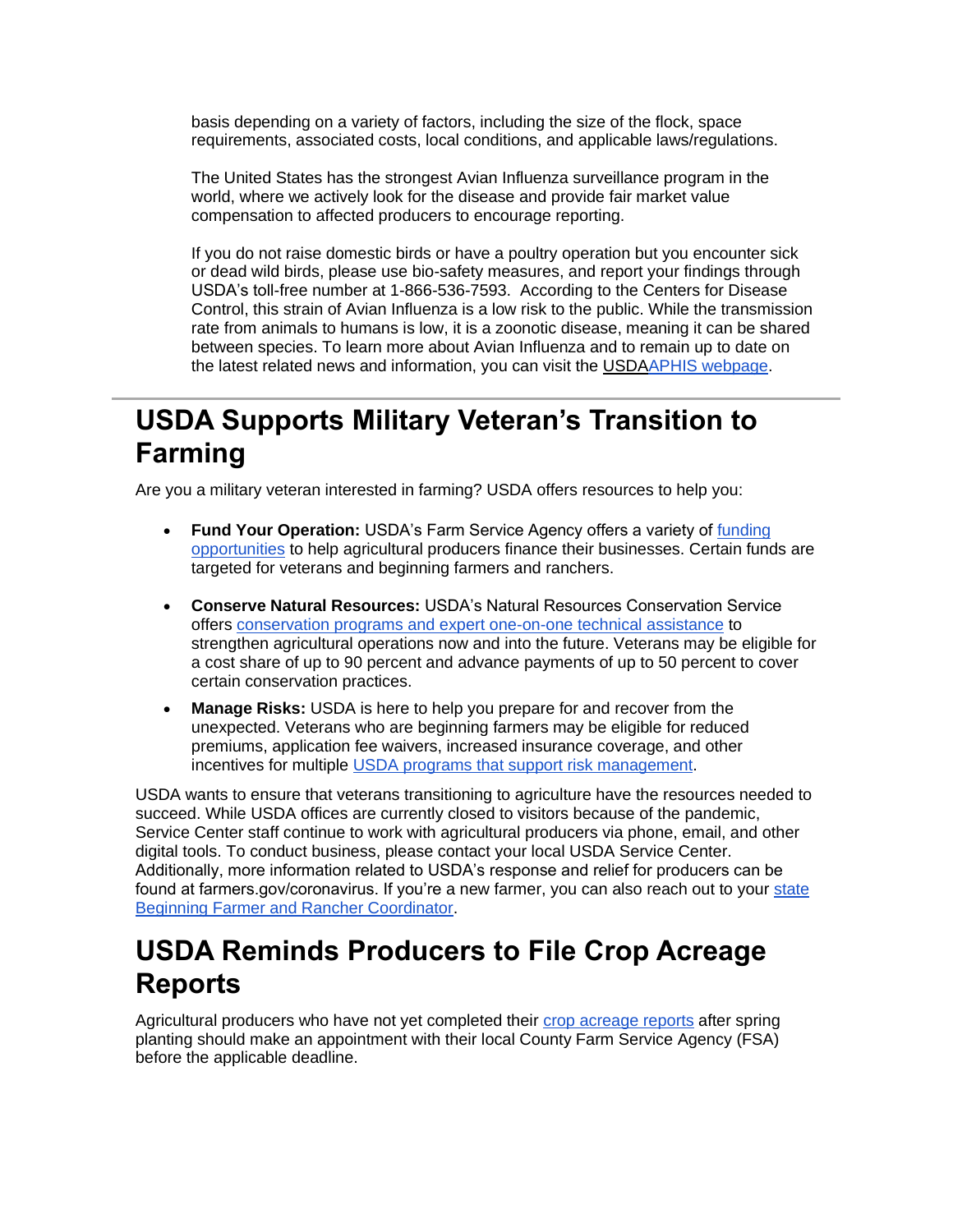An acreage report documents a crop grown on a farm or ranch and its intended uses. Filing an accurate and timely acreage report for all crops and land uses, including failed acreage and prevented planted acreage, can prevent the loss of benefits.

### **How to File a Report**

The following acreage reporting dates are applicable for Georgia counties:

| July 15, 2022      | All other crops, Perennial Forage |
|--------------------|-----------------------------------|
| July 31, 2022      | Hemp                              |
| August 15, 2022    | Tomatoes (planted 7/1-8/15),      |
| September 15, 2022 | Sweet Corn (planted 7/15-8/25)    |
| October 15, 2022   | Cabbage (planted 7/16-9/30)       |
| November 15, 2022  | Onions (planted 9/20-10/20)       |

Service Center staff continue to work with agricultural producers via phone, email, and other digital tools. Because of the pandemic, some [USDA Service Centers](http://www.farmers.gov/service-locator?utm_medium=email&utm_source=govdelivery) are open to limited visitors. Contact your local county FSA office to set up an in-person or phone appointment.

To file a crop acreage report, you will need to provide:

- Crop and crop type or variety.
- Intended use of the crop.
- Number of acres of the crop.
- Map with approximate boundaries for the crop.
- Planting date(s).
- Planting pattern, when applicable.
- Producer shares.
- Irrigation practice(s).
- Acreage prevented from planting, when applicable.
- Other information as required.

### **Acreage Reporting Details**

To complete your acreage report, please call your local County FSA Office to schedule an appointment. FSA can work with producers to file timely acreage reports by phone, email, online tools and virtual meetings as well as by appointment in person.

The following exceptions apply to acreage reporting dates:

• If the crop has not been planted by the acreage reporting date, the acreage must be reported no later than 15 calendar days after planting is completed.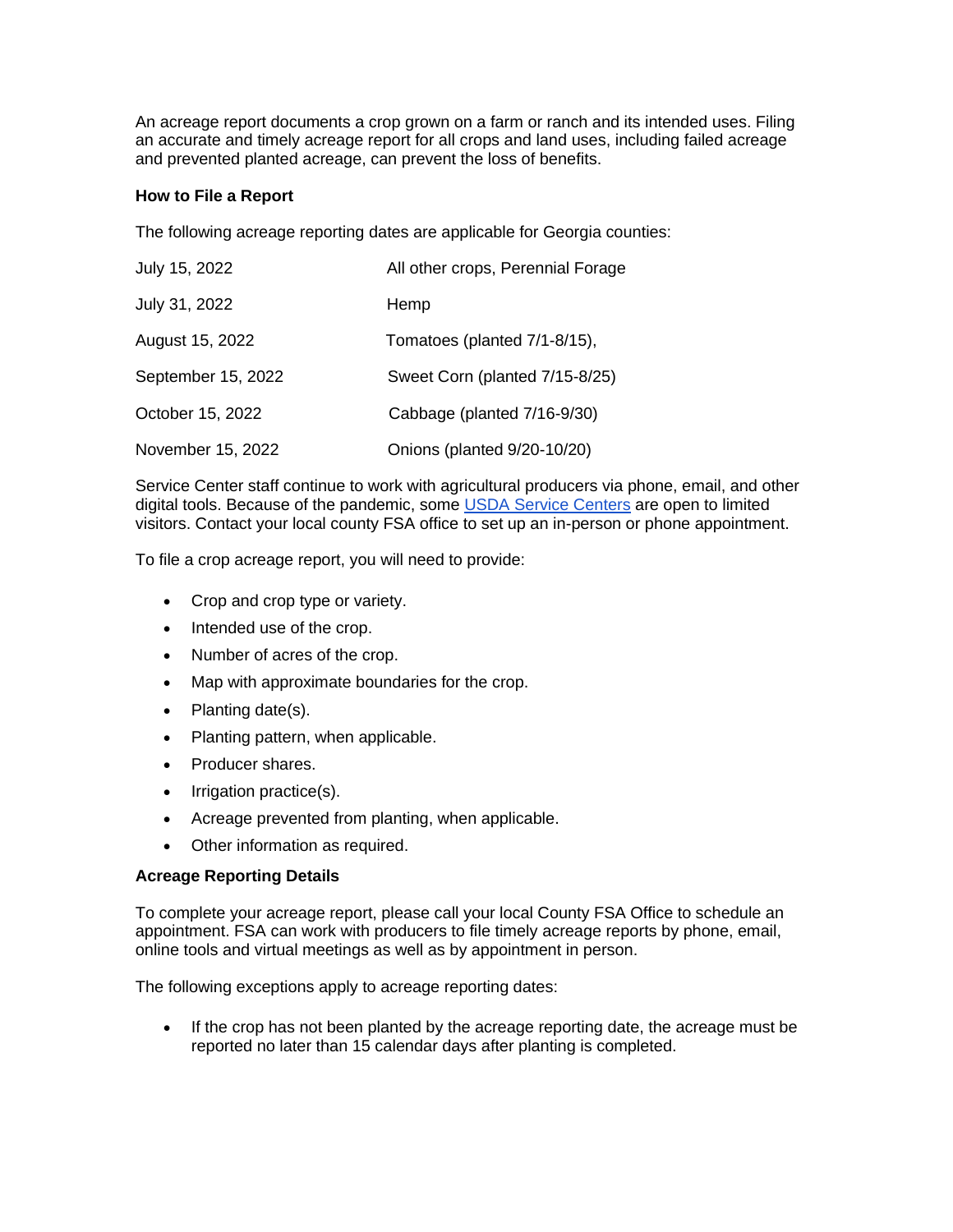- **Fruit and Vegetable Noninsured Crop Disaster Assistance Program (NAP) policy holders should note that the acreage reporting date for NAP covered crops is 15 days after the designated final planting date for the specific zone.**
- **Perennial Forage Noninsured Crop Disaster Assistance Program (NAP) policy holders should note that the acreage reporting date for perennial forage is 15 calendar days before the onset of harvest or grazing of the specific crop being reported.**

**For questions, please call your local County FSA Office.**

# <span id="page-8-0"></span>**White House Delegate and Secretary Vilsack Visit Georgia to Make Announcement**

State Conservationist for the Natural Resources Conservation Service, Terrance O. Rudolph and local partners helped welcome a group of national leaders to Albany, Georgia in April to announce project funding to help improve rural infrastructure in 31 states, including Georgia. Among the group Mr. Rudolph helped host, were White House Infrastructure Coordinator Mitch Landrieu, Secretary of Agriculture Tom Vilsack and Congressman Sanford Bishop (CD#2). In all, 132 projects were selected for funding under the Bipartisan Infrastructure Law (BIL) to help rehabilitate dams, prevent future flooding, and restore watersheds. Radium Springs, in Albany, was the backdrop of the funding announcement and is one of nine projects in Georgia receiving over \$69 million in allocations. Other USDA leaders in Georgia who were present for the event included State Executive Director for the Farm Service Agency, Arthur Tripp, as well as Risk Management Agency's Regional Director, Davina Lee. [Click here](https://gcc02.safelinks.protection.outlook.com/?url=https%3A%2F%2Fwww.nrcs.usda.gov%2Fwps%2Fportal%2Fnrcs%2Fdetail%2Fga%2Fnewsroom%2Freleases%2F%3Fcid%3DNRCSEPRD1914422%26utm_medium%3Demail%26utm_source%3Dgovdelivery&data=05%7C01%7C%7Cdf960476cece4d158a3308da38cd7c37%7Ced5b36e701ee4ebc867ee03cfa0d4697%7C0%7C0%7C637884752604152866%7CUnknown%7CTWFpbGZsb3d8eyJWIjoiMC4wLjAwMDAiLCJQIjoiV2luMzIiLCJBTiI6Ik1haWwiLCJXVCI6Mn0%3D%7C3000%7C%7C%7C&sdata=XgaJ8PWKBDPYlk4o6sRYTQ4rlkwZcB6FBI26EUvyuvY%3D&reserved=0) for more.

## <span id="page-8-1"></span>**USDA Climate-Smart Commodities Funding Opportunity Deadlines Approaching**

The deadline for partners with proposals from \$250,000 to \$4,999,999 to apply for the first round of funding through the new [Partnerships for Climate-Smart Commodities](https://www.usda.gov/climate-solutions/climate-smart-commodities?utm_medium=email&utm_source=govdelivery) is 11:59 p.m. Eastern Time on Friday, June 10, 2022. These innovative pilot projects should place an emphasis on the enrollment of small and/or underserved producers, and/or monitoring, reporting and verification activities developed at minority-serving institutions. [Click here](https://gcc02.safelinks.protection.outlook.com/?url=https%3A%2F%2Fwww.nrcs.usda.gov%2Fwps%2Fportal%2Fnrcs%2Fdetail%2Fga%2Fnewsroom%2Freleases%2F%3Fcid%3DNRCSEPRD1917036%26utm_medium%3Demail%26utm_source%3Dgovdelivery&data=05%7C01%7C%7Cdf960476cece4d158a3308da38cd7c37%7Ced5b36e701ee4ebc867ee03cfa0d4697%7C0%7C0%7C637884752604152866%7CUnknown%7CTWFpbGZsb3d8eyJWIjoiMC4wLjAwMDAiLCJQIjoiV2luMzIiLCJBTiI6Ik1haWwiLCJXVCI6Mn0%3D%7C3000%7C%7C%7C&sdata=TKPVg4Mu3u4buOigMmXGqosrGqTnqKjLKsygJsrCvI0%3D&reserved=0) for more.

# <span id="page-8-2"></span>**USDA Renews People's Garden Initiative**

Agriculture Secretary Tom Vilsack recently planted a tree to announce the reopening of the U.S. Department of Agriculture's (USDA) People's Garden Initiative. People's Gardens across the country will grow fresh, healthy food and support resilient, local food systems; teach people how to garden using conservation practices; nurture habitat for pollinators and wildlife and create greenspace for neighbors.  The garden at USDA headquarters in Washington,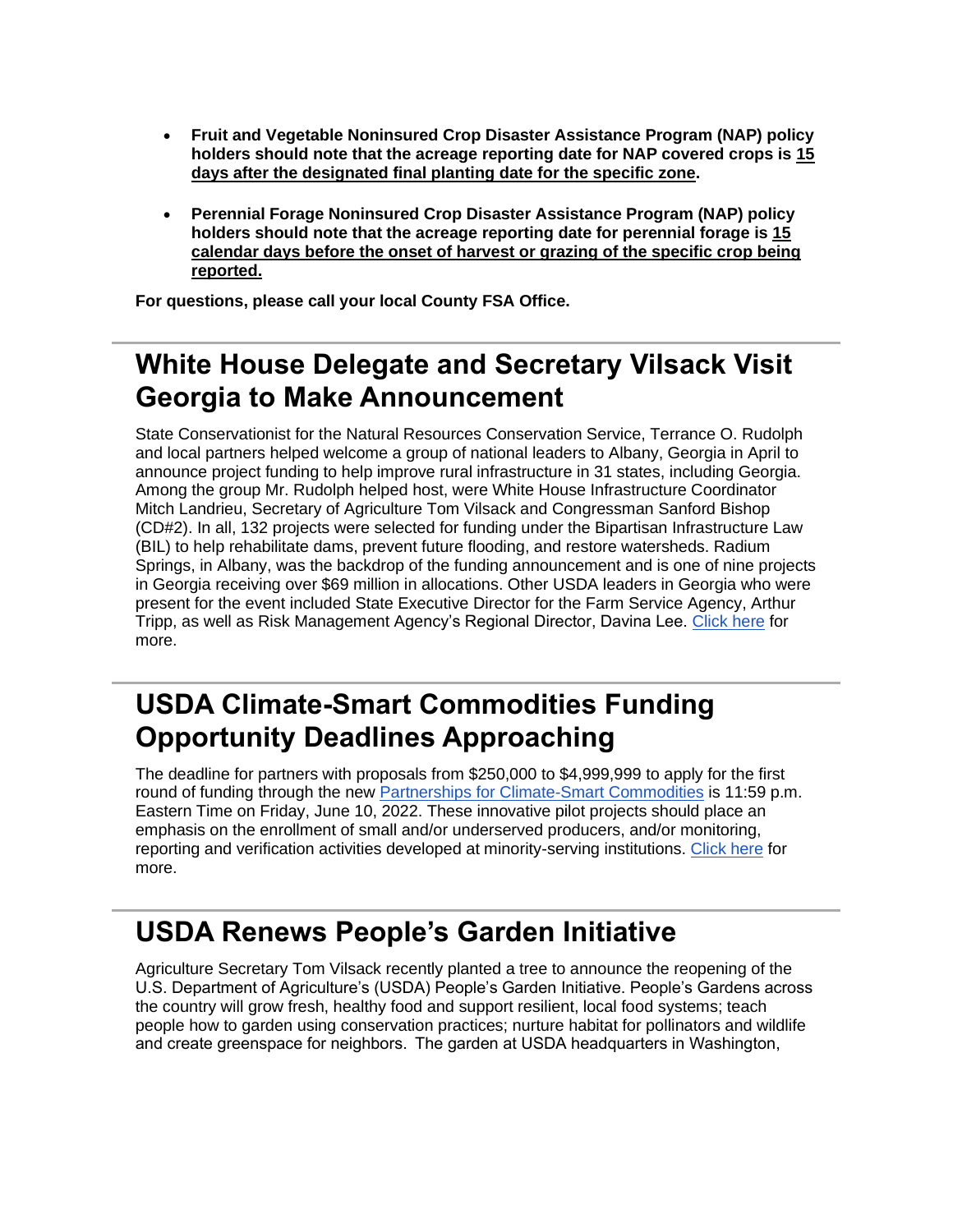D.C. will be joined by 17 flagship gardens located in urban communities nationwide, including metro-Atlanta. [Click here](https://gcc02.safelinks.protection.outlook.com/?url=https%3A%2F%2Fwww.nrcs.usda.gov%2Fwps%2Fportal%2Fnrcs%2Fdetail%2Fga%2Fnewsroom%2Freleases%2F%3Fcid%3DNRCSEPRD1918422%26utm_medium%3Demail%26utm_source%3Dgovdelivery&data=05%7C01%7C%7Cdf960476cece4d158a3308da38cd7c37%7Ced5b36e701ee4ebc867ee03cfa0d4697%7C0%7C0%7C637884752604152866%7CUnknown%7CTWFpbGZsb3d8eyJWIjoiMC4wLjAwMDAiLCJQIjoiV2luMzIiLCJBTiI6Ik1haWwiLCJXVCI6Mn0%3D%7C3000%7C%7C%7C&sdata=i8eUtKI%2BOpA4ji2RcokdVskLuN5BVeNHk8PnMcvhi0Q%3D&reserved=0) for more.

## <span id="page-9-0"></span>**Farmers.gov Feature Helps Producers Find Farm Loans that Fit Their Operation**

Farmers and ranchers can use the *Farm Loan Discovery Tool* on farmers.gov to find information on USDA farm loans that may best fit their operations.

USDA's Farm Service Agency (FSA) offers a variety of loan options to help farmers finance their operations. From buying land to financing the purchase of equipment, FSA loans can help.

USDA conducted field research in eight states, gathering input from farmers and FSA farm loan staff to better understand their needs and challenges.

### **How the Tool Works**

Farmers who are looking for financing options to operate a farm or buy land can answer a few simple questions about what they are looking to fund and how much money they need to borrow. After submitting their answers, farmers will receive information on farm loans that best fit their specific needs. The loan application and additional resources also will be provided.

Farmers can download application quick guides that outline what to expect from preparing an application to receiving a loan decision. There are four guides that cover loans to individuals, entities, and youth, as well as information on microloans. The guides include general eligibility requirements and a list of required forms and documentation for each type of loan. These guides can help farmers prepare before their first USDA service center visit with a loan officer.

Farmers can access the *Farm Loan Discovery Tool* by visiting [farmers.gov/fund](https://www.farmers.gov/fund?utm_medium=email&utm_source=govdelivery) and clicking the "Start" button. Follow the prompts and answer five simple questions to receive loan information that is applicable to your agricultural operation. The tool is built to run on any modern browser like Chrome, Edge, Firefox, or the Safari browser, and is fully functional on mobile devices. It does not work in Internet Explorer.

#### **About Farmers.gov**

In 2018, USDA unveiled farmers.gov, a dynamic, mobile-friendly public website combined with an authenticated portal where farmers will be able to apply for programs, process transactions, and manage accounts.

The *Farm Loan Discovery Tool* is one of many resources on farmers.gov to help connect farmers to information that can help their operations. Earlier this year, USDA launched the *My Financial Information* feature, which enables farmers to view their loan information, history, payments, and alerts by logging into the website.

USDA is building farmers.gov for farmers, by farmers. In addition to the interactive farm loan features, the site also offers a Disaster Assistance Discovery Tool. Farmers can visit [farmers.gov/recover/disaster-assistance-tool#step-1](https://www.farmers.gov/recover/disaster-assistance-tool?utm_medium=email&utm_source=govdelivery#step-1) to find disaster assistance programs that can help their operation recover from natural disasters.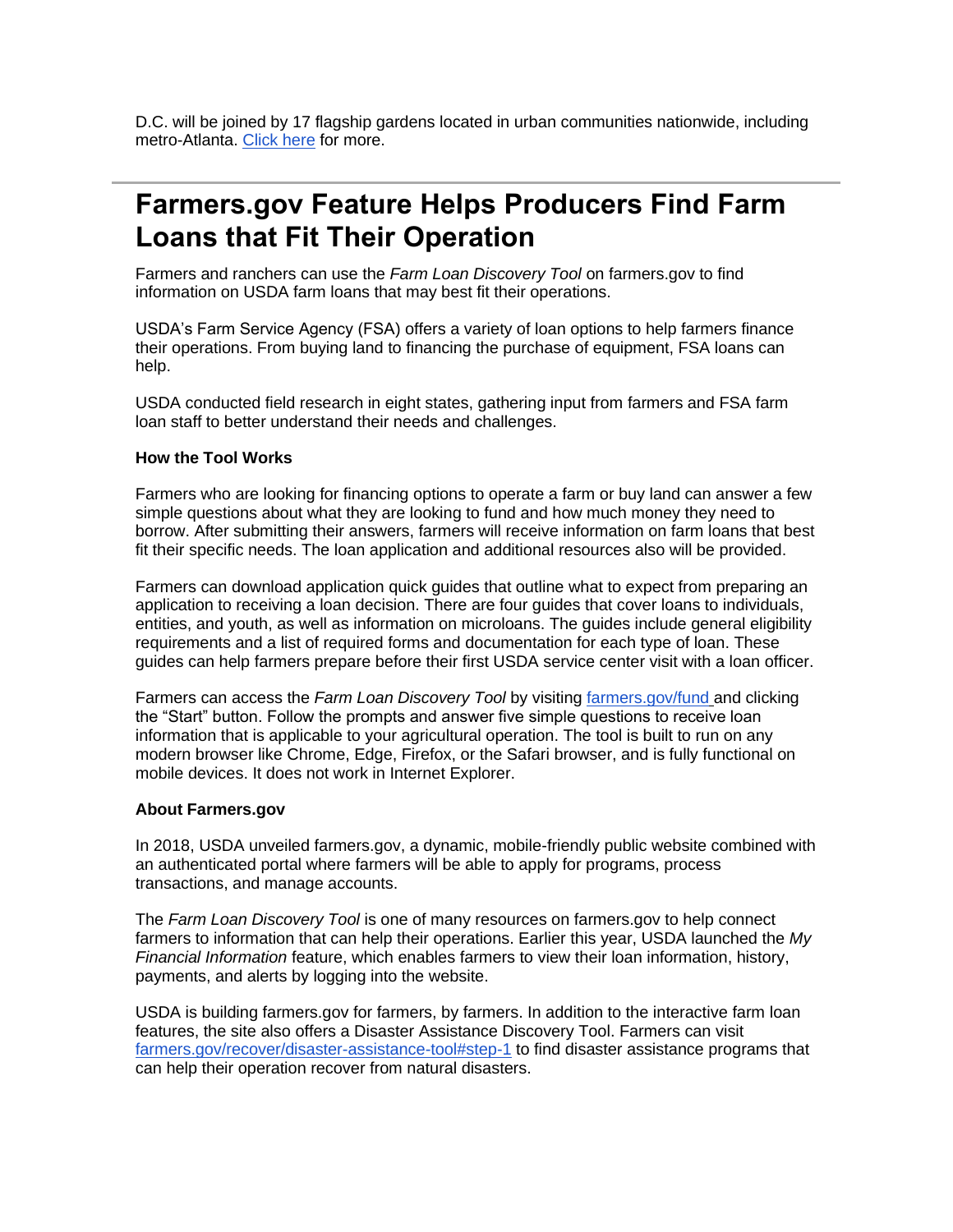For more information, contact your local County USDA Service Center or visit [farmers.gov.](https://www.farmers.gov/?utm_medium=email&utm_source=govdelivery)

## <span id="page-10-0"></span>**USDA Microloans Help Farmers Purchase Farmland and Improve Property**

Farmers can use USDA farm ownership microloans to buy and improve property. These microloans are especially helpful to beginning or underserved farmers, U.S. veterans looking for a career in farming, and those who have small and mid-sized farming operations.

Microloans have helped farmers and ranchers with operating costs, such as feed, fertilizer, tools, fencing, equipment, and living expenses since 2013.

Microloans can also help with farmland and building purchases and soil and water conservation improvements. FSA designed the expanded program to simplify the application process, expand eligibility requirements and expedite smaller real estate loans to help farmers strengthen their operations. Microloans provide up to \$50,000 to qualified producers and can be issued to the applicant directly from the USDA Farm Service Agency (FSA).

To learn more about the FSA microloan program, contact your local County USDA Service Center or visit **fsa.usda.gov/microloans**.



355 E Hancock Avenue Athens, GA 30601

Phone: 706-546-2266 Fax: 855-409-5735

**State Executive Director Farm Service Agency**

Arthur L. Tripp, Jr.: 706-546-2266 [Arthur.tripp@usda.gov](mailto:Arthur.tripp@usda.gov)

**Regional Office Director Risk Management Agency**

Davina Lee: 229-242-7235 [Davina.lee@usda.gov](mailto:Davina.lee@usda.gov)

**State Conservationist Natural Resources Conservation Service**

Terrance O. Rudolph: 706-546-2272 [fname.lname@usda.gov](mailto:fname.lname@usda.gov)